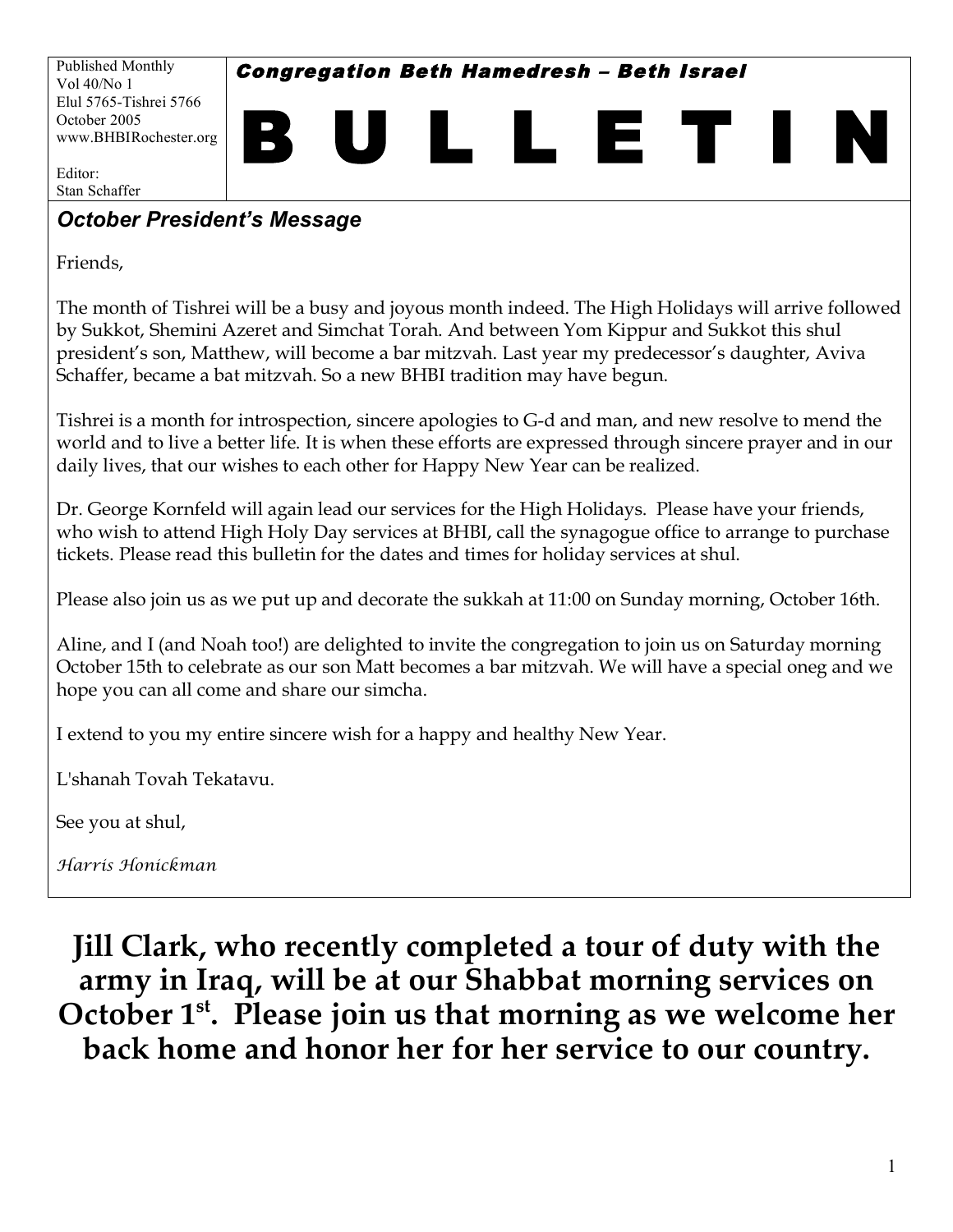# **BHBI CALENDAR OF EVENTS – October 2005**

| Saturday  | Oct. 1  | 9:30 AM | <b>Shabbat Morning Services</b>                                        | Torah: Nitzavim   |
|-----------|---------|---------|------------------------------------------------------------------------|-------------------|
| Sunday    | Oct. 2  | 9:00 AM | Service, Breakfast, Discussion                                         |                   |
| Monday    | Oct. 3  | 7:00 PM | Erev Rosh Hashanah First Day Services<br>Light candles at 6:29 PM.     |                   |
| Tuesday   | Oct. 4  | 9:00 AM | Rosh Hashanah First Day Services                                       |                   |
|           |         | 6:00 PM | Tashlich & Mincha at Lake Riley                                        |                   |
|           |         | 7:00 PM | Erev Rosh Hashanah Second Day Services<br>Light candles after 7:27 PM. |                   |
| Wednesday | Oct. 5  | 9:00 AM | Rosh Hashanah Second Day Services                                      |                   |
| Friday    | Oct. 7  | 6:15 PM | <b>Shabbat Evening Services</b><br>Light candles at 6:22 PM.           |                   |
| Saturday  | Oct. 8  | 9:30 AM | <b>Shabbat Morning Services</b>                                        | Torah: Vayeilech  |
| Sunday    | Oct. 9  | 9:00 AM | Service, Breakfast, Discussion                                         |                   |
| Monday    | Oct. 10 | 7:30 PM | <b>Board Meeting</b>                                                   |                   |
| Wednesday | Oct. 12 | 6:15 PM | Yom Kippur Kol Nidre Service<br>Light candles at 6:13 PM.              |                   |
| Thursday  | Oct. 13 | 9:00 AM | Yom Kippur Morning Service with Yizkor                                 |                   |
|           |         | 4:45 PM | Yom Kippur Mincha Service                                              |                   |
|           |         | 6:00 PM | Yom Kippur Neilah Service                                              |                   |
|           |         | 7:15 PM | Shofar Sounds to End Yom Kippur                                        |                   |
| Friday    | Oct. 14 | 6:15 PM | <b>Shabbat Evening Services</b><br>Light candles at 6:10 PM.           |                   |
| Saturday  | Oct. 15 | 9:30 AM | Shabbat Morning Service - Honickman Bar Mitzvah                        | Torah: Ha'azinu   |
| Sunday    | Oct. 16 | 9:00 AM | Service, Breakfast, Discussion followed by Sukkah set-up               |                   |
| Monday    | Oct. 17 | 7:00 PM | Erev Sukkot First Day Service<br>Light candles at 6:05 PM.             |                   |
| Tuesday   | Oct. 18 | 9:00 AM | <b>Sukkot First Day Services</b><br>Light candles after 7:04 PM.       |                   |
| Friday    | Oct. 21 | 6:15 PM | <b>Shabbat Evening Services</b><br>Light candles at 5:59 PM.           |                   |
| Saturday  | Oct. 22 | 9:30 AM | Shabbat Morning Services - Intermediate Day of Sukkot                  |                   |
| Sunday    | Oct. 23 | 9:00 AM | Service, Breakfast, Discussion                                         |                   |
| Tuesday   | Oct. 25 | 9:00 AM | Shemini Azeret Service with Yizkor at BHBI with Temple Beth Am         |                   |
|           |         | 7:00 PM | Erev Simchat Torah Service<br>Light candles after 6:54 PM.             |                   |
| Friday    | Oct. 28 | 6:15 PM | <b>Shabbat Evening Services</b><br>Light candles at 5:49 PM            |                   |
| Saturday  | Oct. 29 | 9:30 AM | Shabbat Morning Service                                                | Torah: Bereisheit |
| Sunday    | Oct. 30 | 9:00 AM | Service, Breakfast, Discussion                                         |                   |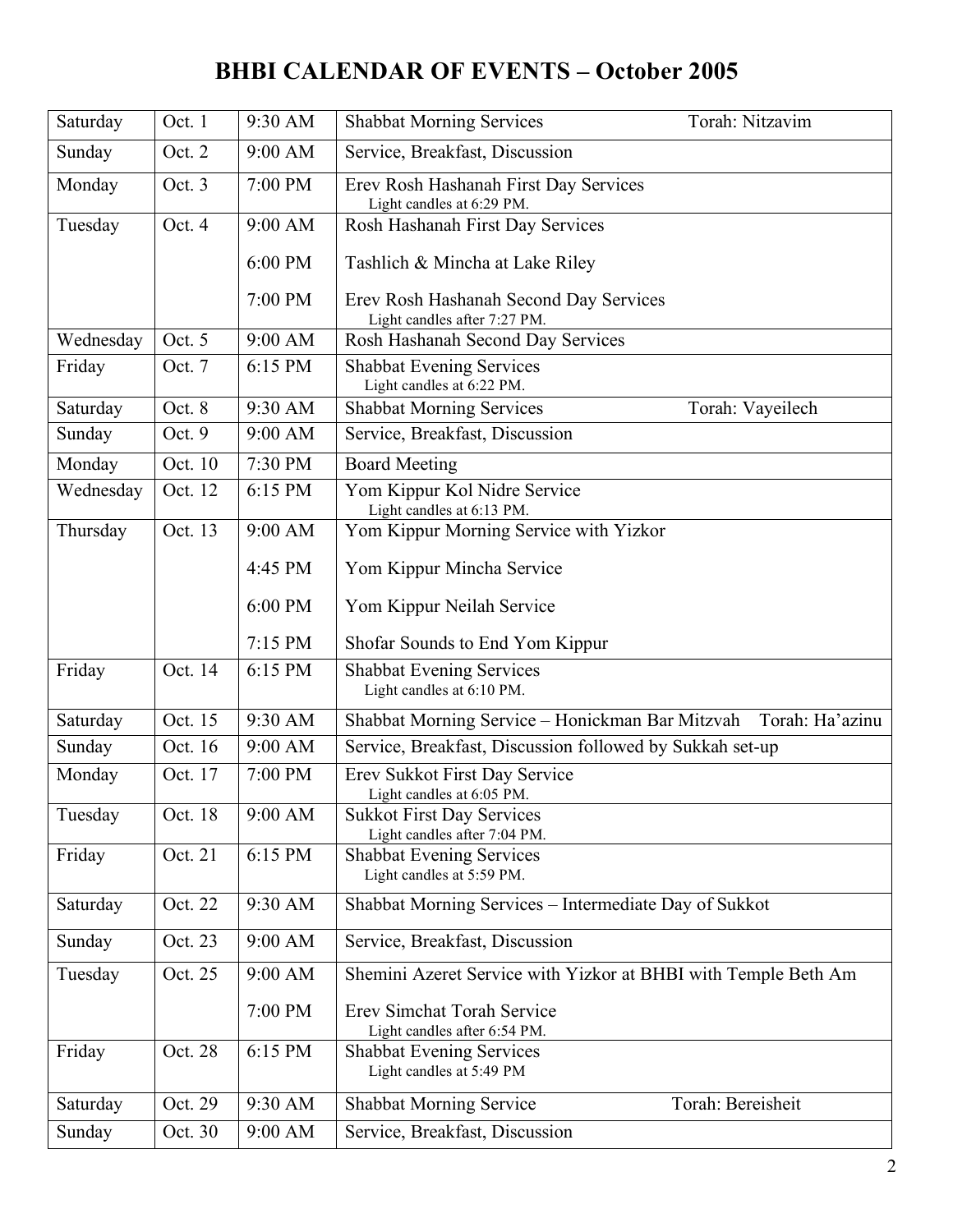# **We Send Our Best Wishes for a Happy and Healthy New Year to the Congregation**

Bruce, Sandi, Jonah, and Cydney Ben-Dov The Paprocki Family Simon and Ella Finkelman **Dave Rogachefsky** Alan and Emily Fishman Harry Rogachefsky Phil and Annette Garver Tamar Rogachefsky Harris, Aline, Matthew and Noah Honickman **Herbert Spencer** Herbert Spencer Rabbi David and Pammy Isaacs Jeff, Lyn and Gavi Springut The Kleinstein Family **Peg Toker** Peg Toker

Jill Clark **Art and Judith Mercer** Ira Cohen Leon Metlay, Nina Klionsky, & Hanni Mrs. Esther and Richard Cole Jeff Nidetz, Leslie Toker, and Mark Mrs. Maxine Gold and Lyn Michaels Mort and Gloria Sarachan and Family Janet Grable Stan, Elaine, Aviva, Aaron and Jacob Schaffer Dianne Hooker National Schulman Karen Schulman Benjamin and Muriel Hobel Music Mrs. Esther Solomon and Family Paul and Rose Israel **Ruth**, Steve and Jack Teitel Bob and Rise Levine **Ken** and Molly Traub Charles and Laura Levinson **Charles and Laura Levinson** Joseph and Tanya Yudelson



## **TO OUR DONORS -- THANK YOU FOR YOUR GENEROSITY!**

#### **TORAH FUND**

In memory of Simon Finkelman's brother

Peg Toker



#### **GENERAL FUND**

Jill Clark

Lee Kaufman

Inge Schaffer

Sonia and Julian Sugarman

In honor of Matthew Honickman on his bar mitzvah Joseph and Tanya Yudelson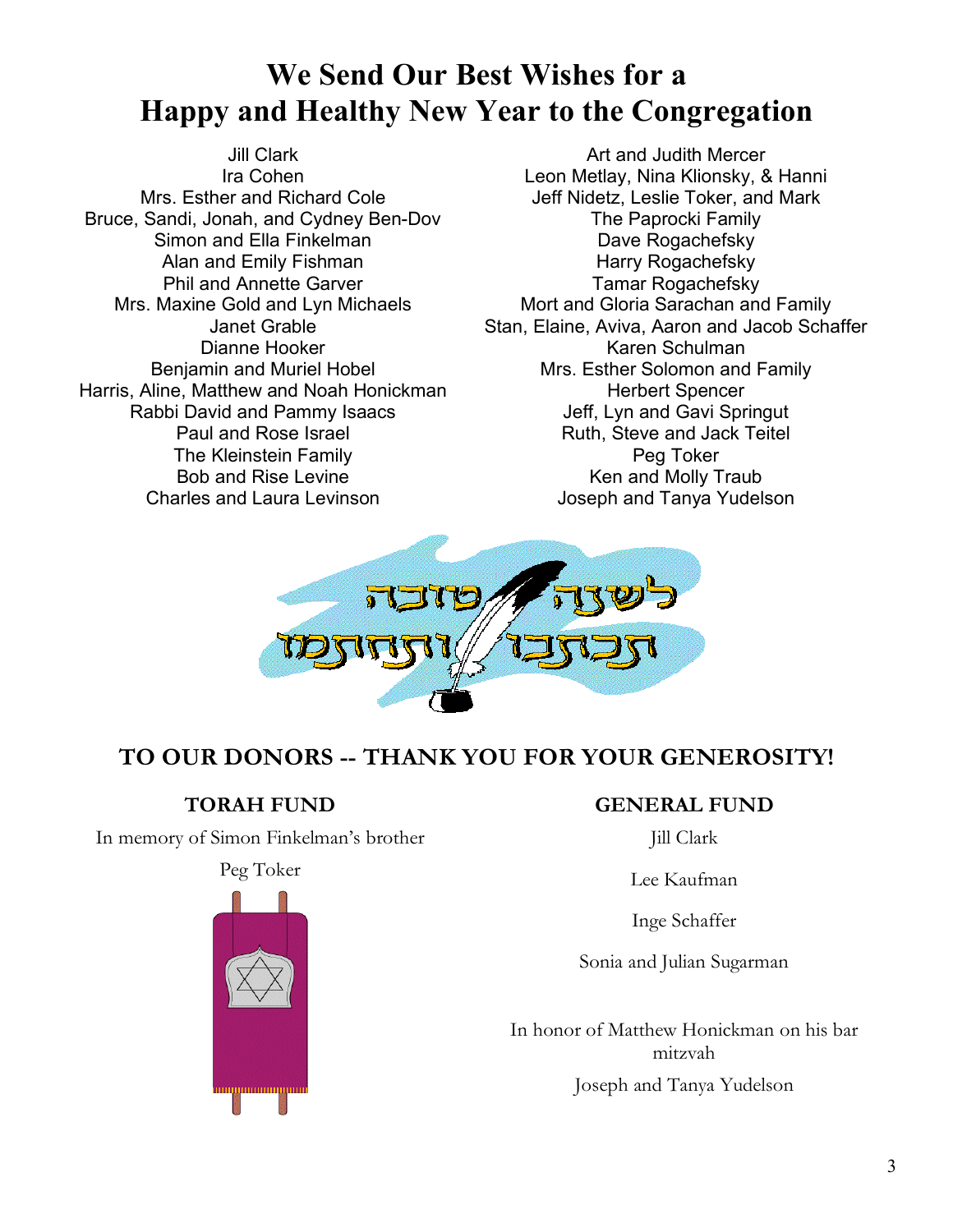# **Bar Mitzvah of Matthew Honickman Shabbat Morning, October 15, 2005**



Matthew Honickman, who will be celebrating his bar mitzvah on Saturday morning, October 15th, is the son of Harris and Aline Honickman and the older brother of Noah Honickman. Matthew is in 8th grade at Twelve Corners Middle School.

## **COME CELEBRATE SEPTEMBER AND OCTOBER BIRTHDAYS AND ANNIVERSARIES WITH US FOLLOWING SERVICES ON OCTOBER 29TH**

#### *HAPPY BIRTHDAY TO:*

Jake Schaffer 9/13 Paul Israel 9/21 Lyn Springut 9/27 Harris Honickman 9/27 Esther Cole 10/2 Dave Rogachefsky 10/6 Matthew Honickman 10/9 Noah Honickman 10/10 Mollie Traub 10/11 Judith Mercer 10/19 Gloria Sarachan 10/24 Steve Teitel 10/27

#### *HAPPY ANNIVERSARY TO:*

Ben & Muriel Hobel 9/18 Simon & Ella Finkelman 9/29

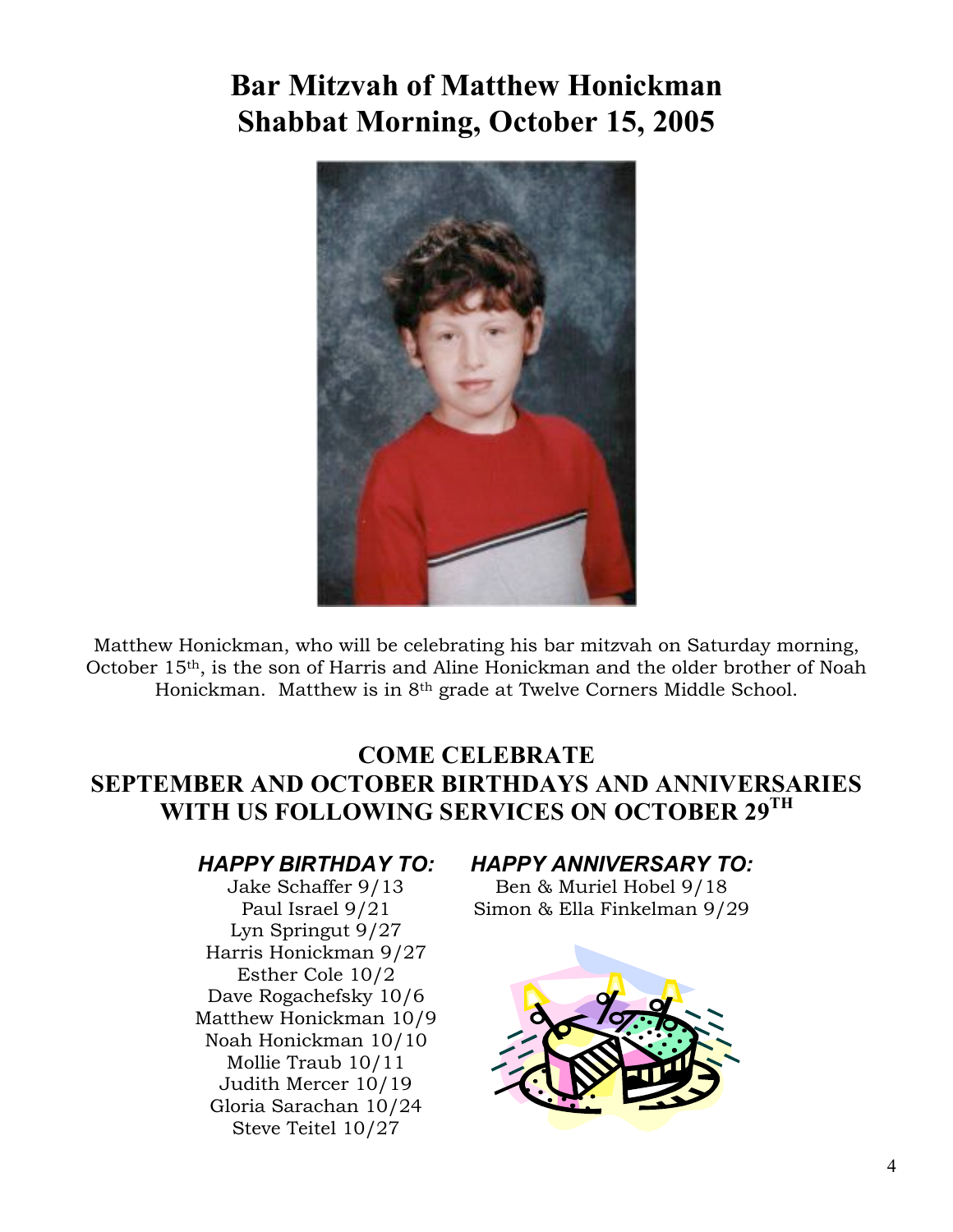# **YAHRZEITS**

At the following Shabbat Services, we will read the names of our late loved ones whose Yahrzeits will occur on that Shabbat or during the following week.

| Sept. 30-Oct. 1         | E <sub>l</sub> | Oct. 7-8                                                         | Tishrei              | Oct. 21-22        | Tishrei | Oct. 28-29                                                      | Tishrei/ |
|-------------------------|----------------|------------------------------------------------------------------|----------------------|-------------------|---------|-----------------------------------------------------------------|----------|
|                         | Tishrei        |                                                                  |                      |                   |         |                                                                 | Cheshvan |
| I. Robert Lewis*        | 27             | Hyman A. Davis*                                                  | 5                    | Marie L.          |         | Sam Gold                                                        | 29       |
| Phillip Rogachefsky*    | 27             | Rose Lewis*                                                      | 6                    | Steinmetz*        | 19      | <b>Bernard Israel</b>                                           | 30       |
| Janet Kanthor           | 28             | Annie Schwartz*                                                  | 6                    | Robert Steinmetz* | 19      | Celia Israel                                                    | 30       |
| Gerald Glaser*          | 29             | Fannie R. Spector*                                               | 8                    | Stanley Toker*    | 20      | Bessie Miller*                                                  |          |
| Mazel Tov Levy          | 29             | David Schaffer                                                   | 10                   | Daniel Horowitz   | 23      | Ida Phillips                                                    |          |
| Shirley Arlene Dvorkin* |                | Milton Honickman                                                 | 11                   | Beverly Clark*    | 24      |                                                                 |          |
| Ronni Lynn Gordon*      |                |                                                                  |                      | David Israel      | 24      |                                                                 |          |
| David Lester Kauffman*  |                | Oct 14-15                                                        | Tishrei              | Morris Album*     | 25      |                                                                 |          |
| Catherine Braz*         | 3              | Ida Strom<br>Annie Kovel*<br>Irving Solomon<br>Harris I. Cenzer* | 13<br>14<br>15<br>18 |                   |         | * Denotes name<br>memorialized<br>on BHBI<br>Memorial<br>Plaque |          |

We pray that our mourners will be comforted among all the mourners of Zion and Jerusalem and that the memory of the deceased continues to be a blessing to all who knew them.

## **THANK YOU TO OUR KIDDUSH SPONSORS FOR THE MONTH OF SEPTEMBER**

- September 3 Ira Cohen in memory of Rose Cohen
- September 10 The Congregation
- September 17 The Congregation
- September 24 Leon Metlay and Nina Klionsky

### **BHBI is now on the internet!! Check out our web site at www.BHBIRochester.org**

#### **Want to Honor Someone?**

Sponsor a BHBI Shabbat kiddush in their honor! Call [the shul office 244-2060] for details.

### **Please Support Our Advertiser**